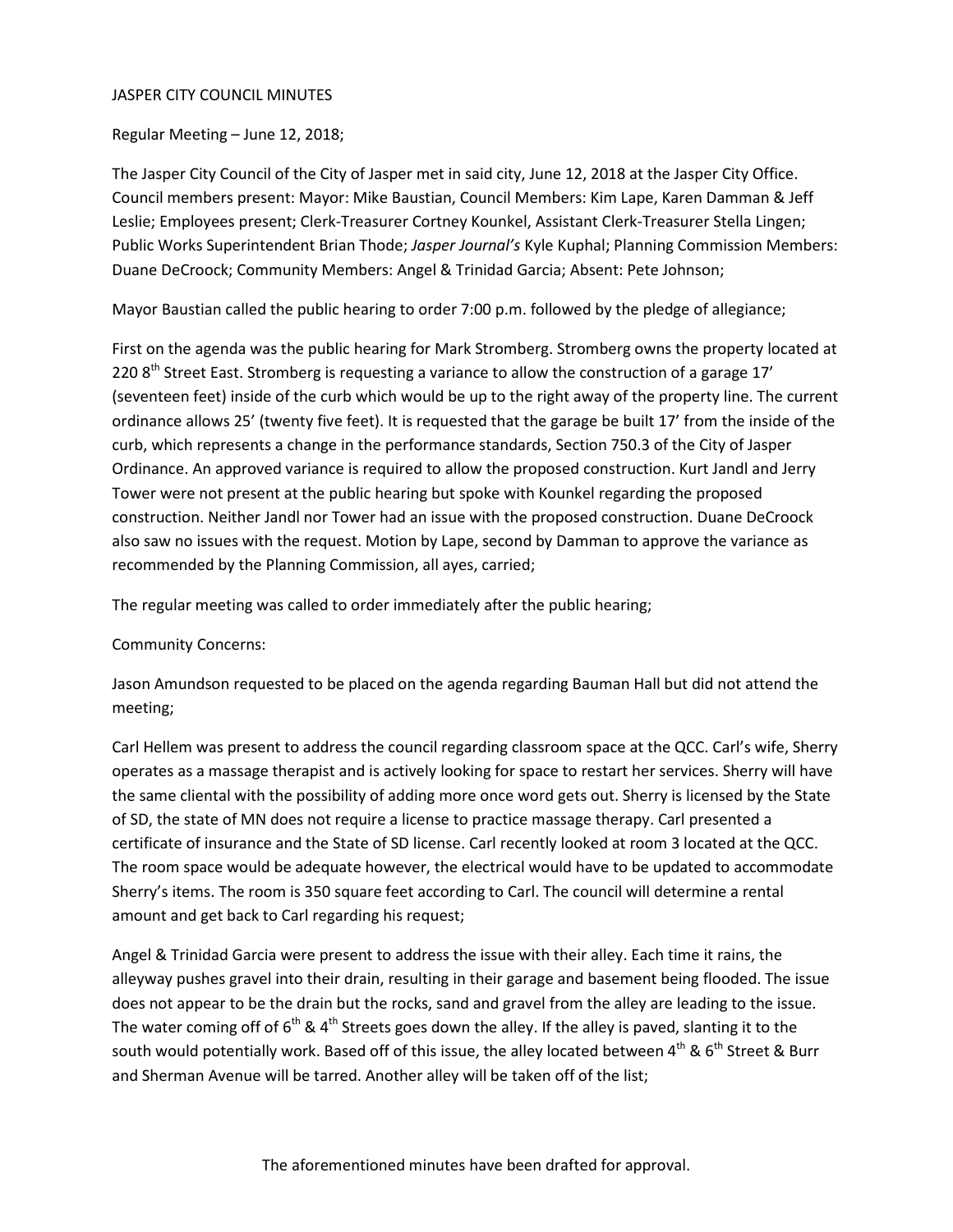Motion by Leslie, second by Damman to review & approve the minutes from the Regular Meeting on May 8, 2018, all ayes, carried;

Review and approve the May Claims to date: Erik Skogquist, Real Estate Assessment Fee, \$1,600.00; Nancy Eulberg, Ambulance Refund for Claim, \$801.90;

Receipts noted: Jasper Fire Department Relief Association, Reimbursement, \$2179.00;

### DELINQUENT SEWER/WATER/GARBAGE:

The delinquent sewer, water and garbage report was discussed with the council. The list was shorter compared to previous months as some utility customers were disconnected. When Thode was doing disconnections, he turned on the outside faucet to a property that was supposed to be turned off for the past year. The faucet poured water out. A socket was found lodged on the shut off valve. Upon entering the basement of the home, Thode discovered that the water meter was missing and had been bypassed. Thode was able to disconnect the services at the property. A new meter, lock and an estimate of water used will all be billed to the property owner. Given the amount of theft, the case will be forwarded to the Pipestone County Prosecuting Attorney;

## WELLNESS CENTER/QCC:

We have had no luck in the search for additional book shelves for the library expansion at the QCC. Motion by Damman, second by Lape to purchase 5 new metal book shelves from Amazon for the QCC library, all ayes, carried. These shelves will be able to be used at other locations if the library expansion is not needed in the future;

The Summer Lunch Program is being offered again in Jasper at the QCC;

#### NEW BUSINESS:

The construction at the City Park was discussed. The park shelter and basketball court have all been started. Thode is hoping to have grass planted by July 1 or the week after;

It was advised to purchase cameras for the city park, Wall Street, Recycling Shed and Truck Parking area to defer vandalism. The issue would be getting Wi-Fi to the truck parking area. Kounkel will be speaking with the sheriff's office to determine whose boats, cars, trailers, etc. are parked in the designated truck parking area. According to council, cars and boats do not fall under the category of truck parking;

Chris Hoogland completed a building permit for the demolition of the garage located at 120 6<sup>th</sup> Street West. Hoogland is a semi-truck driver who may be using the area for truck parking. This area is zoned residential however. Motion by Leslie, second by Damman to approve the building permit as completed by Chris Hoogland as long as the area is not used for truck parking, all ayes, carried;

A request from a concerned citizen regarding stop sign placement was brought before the council. Trinidad Garcia is requesting a stop sign be placed at the Sherman Avenue and  $6<sup>th</sup>$  street intersection. According to Garcia, cars are flying past her house even with the stop sign a block east. Garcia does have a child with autism who does not understand street safety. Garcia is concerned for his safety. Motion by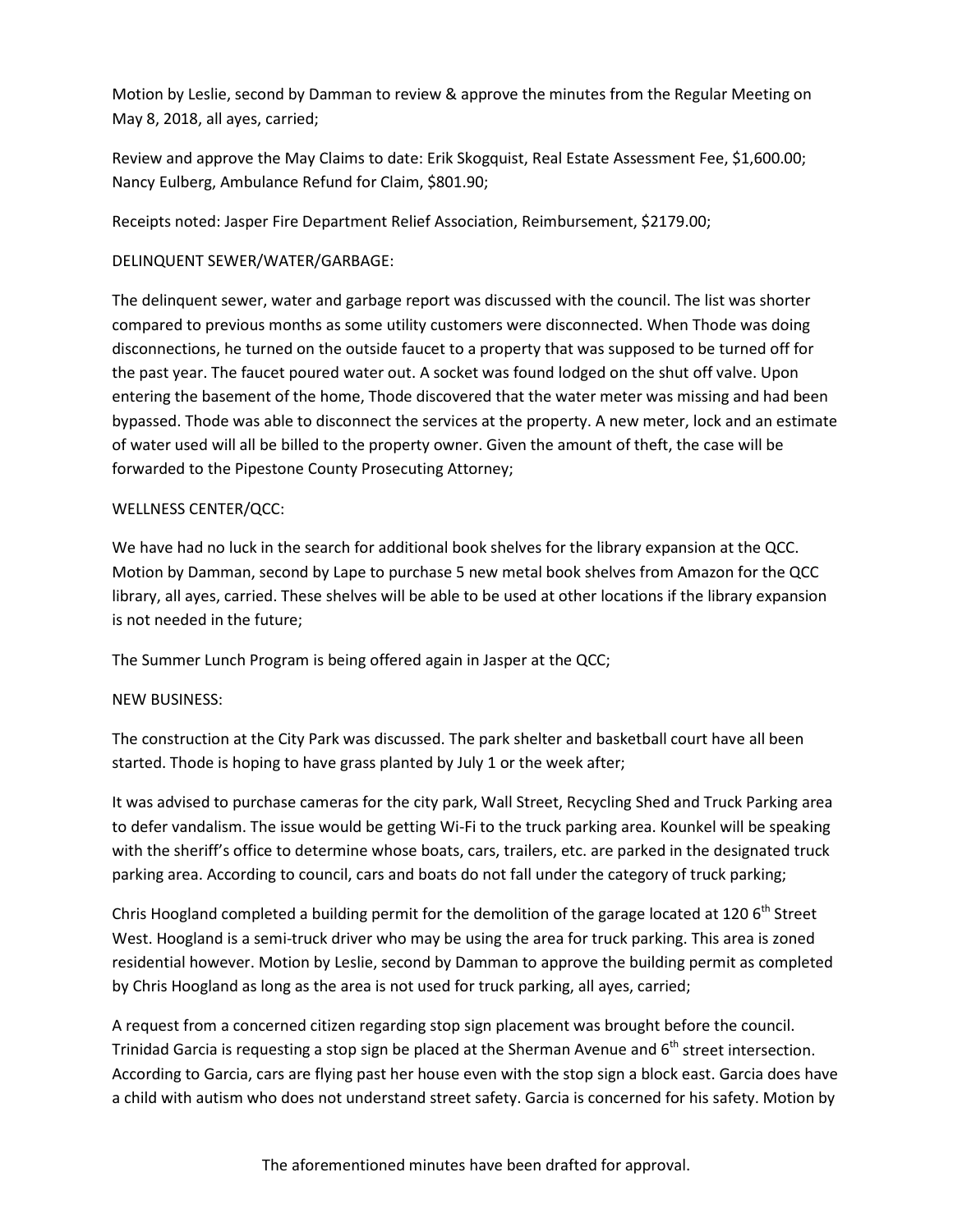Lape, second by Damman to relocate the stop sign from Spicer Avenue and 6<sup>th</sup> Street, 1 block west to the intersection of Sherman Avenue and  $6<sup>th</sup>$  street, all ayes, carried;

## OLD BUSINESS:

The Transit Bus purchased from Pipestone County last year was sold at auction for \$2,000.00;

The Adopt a Pot project was a huge success. 50 planter boxes were made and delivered around town;

### PUBLIC WORKS REPORT:

Land use permits were issued to:

- Jasper Development Corporation for the demolition of the bowling alley;
- City of Jasper for the demolition and rebuild of the city park shelter;
- Nick Baatz to move in a home at 216 Dean Avenue;

Thode will speak with Bocco at Jasper Motors and have him look for a new public works pickup. Thode would prefer an extended cab pickup;

The Jasper Stone Quarry has donated a rock to Thode for the public works shop. The rock will be placed where the old fuel tank was located. Jay Eggerud will engrave it;

The park was discussed further. The concrete from the park shelter was poured directly to the playground area. Motion by Leslie, second by Lape to purchase the rubber fill for the playground area and edging to separate the basketball court and volleyball court. The rubber fill will be placed between these areas as well. There is an individual who will seed the park for \$50 per hour. With the current state of the park, it is best to hire this out. Thode will also be ordering matting to get the grass to start growing. The individual will seed the ground and we will place the matting. The matting can be purchased locally;

Thode presented bids for the concrete work that needs to be completed before Quartziter Days. Thode obtained bids from Martinez Concrete and Hawes All Construction. After reviewing the bids, motion by Damman, second by Lape to accept the bid from Martinez Concrete, all ayes, carried. Thode will also request that Martinez mows and cleans up his excess concrete materials that are strewn around his property;

# ITEMS ANYONE WANTS TO ADD TO THE AGENDA:

Leslie mentioned that it was requested that the Jasper Volunteer Fire Department check smoke detectors for elderly individuals in the community. The Fire Department will either replace the smoke detectors if they are 10 years or older and replace any batteries. This could go hand-in-hand with Fire Prevention Week in October. Notice will be placed in the newsletter. Due to limited quantities, this will be on a first come, first serve basis;

FYI: Council Candidacy Filing period is open from July 31 to August 14. The council seats that are up for election are Mayor and 2 council seats currently filled by Johnson & Leslie;